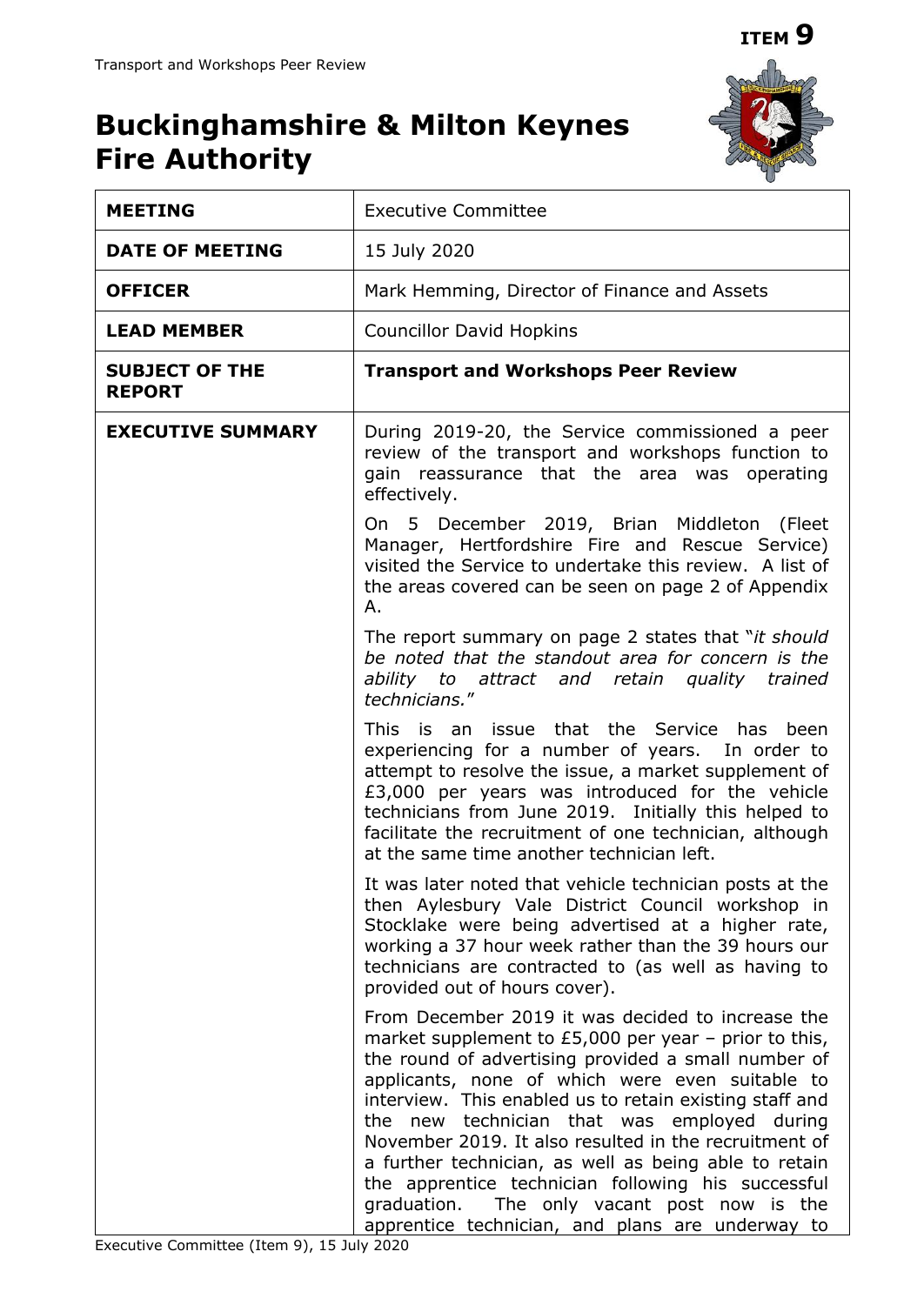|                                         | recruit to this post.                                                                                                                                                                                                                                                                                                                                                         |
|-----------------------------------------|-------------------------------------------------------------------------------------------------------------------------------------------------------------------------------------------------------------------------------------------------------------------------------------------------------------------------------------------------------------------------------|
|                                         | Best practice was noted in a number of areas,<br>including training, defect response and reporting,<br>CCTV and telematics, stock management and spare<br>vehicles, as well as numerous policies.                                                                                                                                                                             |
|                                         | A number of improvements are planned for the<br>current year to address some of the<br>other<br>recommendations and observations in this report,<br>including:                                                                                                                                                                                                                |
|                                         | Now that the team is fully established, a<br>review of loading hours will be undertaken to<br>ensure that there is sufficient capacity for all<br>scheduled and reactive work.<br>This will<br>consider the additional time required to<br>undertake all inspections in the workshop<br>environment, which was a<br>further<br>recommendation in the report.                  |
|                                         | As part of the above review, the Service will<br>$\bullet$<br>consider the need to install its own brake<br>roller tester (we currently use the facility at<br>Motts Travel for this testing).                                                                                                                                                                                |
|                                         | As part of the Business and Systems<br>$\bullet$<br>Integration (BASI) project, approval was<br>given to upgrade the fleet software currently<br>in use to the latest version. This will provide<br>real-time information on servicing, defects,<br>repairs and stock, as well as allowing the<br>technicians to access and record information<br>in a paperless environment. |
|                                         | The Service is currently out to tender for the<br>next tranche of Thames<br>Valley<br>fire<br>appliances. As part of this, we will consider a<br>replacement programme<br>longer-term<br>as<br>recommended in the report.                                                                                                                                                     |
| <b>ACTION</b>                           | Noting                                                                                                                                                                                                                                                                                                                                                                        |
| <b>RECOMMENDATIONS</b>                  | That the report be noted.                                                                                                                                                                                                                                                                                                                                                     |
| <b>RISK MANAGEMENT</b>                  | No direct impact.                                                                                                                                                                                                                                                                                                                                                             |
| <b>FINANCIAL</b><br><b>IMPLICATIONS</b> | The additional cost of the market supplement is £46k<br>per year (including on-costs). This had already been<br>factored into the budget for 2020-21.                                                                                                                                                                                                                         |
|                                         | If the Service were to purchase its own brake roller<br>tester, it is expected to cost approximately £50k.                                                                                                                                                                                                                                                                    |
|                                         | The peer review was provided free of charge through<br>the Transport Officers Group (TOG) Eastern Region.                                                                                                                                                                                                                                                                     |
|                                         | Future vehicle replacements are already included<br>within the Medium Term Financial Plan.                                                                                                                                                                                                                                                                                    |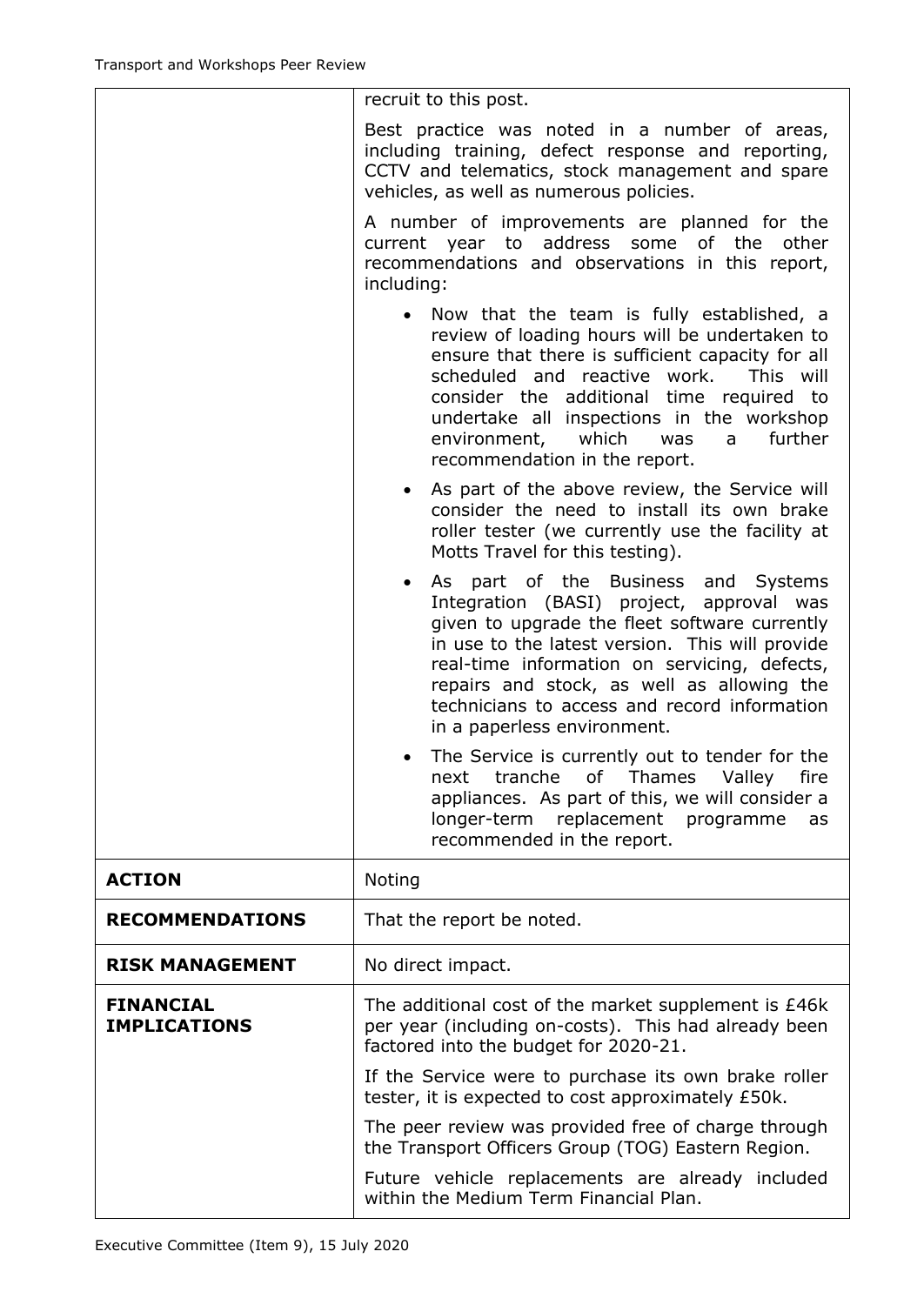| <b>LEGAL IMPLICATIONS</b>                                                         | The Authority is a 'best value' authority to which<br>section 3 of the Local Government Act 1999 applies.<br>This requires the Authority to make arrangements to<br>secure continuous improvement in relation to its<br>functions, having regard to a combination of economy,<br>efficiency and effectiveness. The term 'functions' is<br>wider than the term 'services' and embraces all the<br>duties and powers of the Authority. |
|-----------------------------------------------------------------------------------|--------------------------------------------------------------------------------------------------------------------------------------------------------------------------------------------------------------------------------------------------------------------------------------------------------------------------------------------------------------------------------------------------------------------------------------|
| <b>CONSISTENCY WITH</b><br>THE PRINCIPLES OF<br>THE DUTY TO<br><b>COLLABORATE</b> | No direct impact.                                                                                                                                                                                                                                                                                                                                                                                                                    |
| <b>HEALTH AND SAFETY</b>                                                          | No direct impact.                                                                                                                                                                                                                                                                                                                                                                                                                    |
| <b>EQUALITY AND</b><br><b>DIVERSITY</b>                                           | No direct impact.                                                                                                                                                                                                                                                                                                                                                                                                                    |
| <b>USE OF RESOURCES</b>                                                           | See Financial Implications.                                                                                                                                                                                                                                                                                                                                                                                                          |
| <b>PROVENANCE SECTION</b>                                                         | None.                                                                                                                                                                                                                                                                                                                                                                                                                                |
| &                                                                                 |                                                                                                                                                                                                                                                                                                                                                                                                                                      |
| <b>BACKGROUND PAPERS</b>                                                          |                                                                                                                                                                                                                                                                                                                                                                                                                                      |
| <b>APPENDICES</b>                                                                 | Appendix A - Transport Officers Group (Eastern<br>Region) Transport and Workshops Peer Review.                                                                                                                                                                                                                                                                                                                                       |
| <b>TIME REQUIRED</b>                                                              | 15 Minutes                                                                                                                                                                                                                                                                                                                                                                                                                           |
| <b>REPORT ORIGINATOR</b><br><b>AND CONTACT</b>                                    | Mark Hemming<br>mhemming@bucksfire.gov.uk                                                                                                                                                                                                                                                                                                                                                                                            |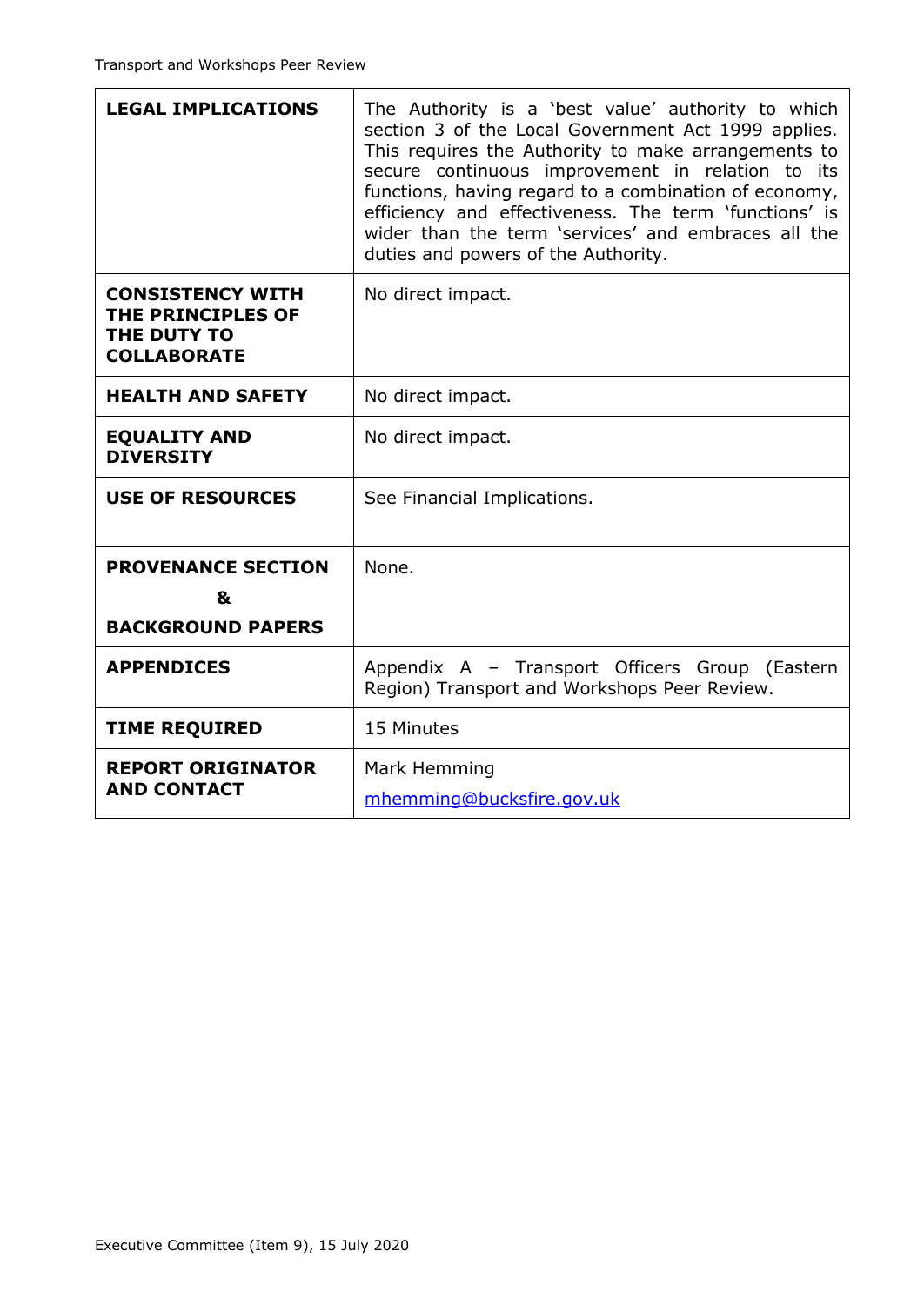

# Buckinghamshire Fire & Rescue Service

## Transport and Workshops Peer Review

Buckinghamshire Fire & Rescue Service Workshops & Brigade Headquarters Stocklake, Aylesbury Buckinghamshire, HP20 1BD

Visit and meeting - 5<sup>th</sup> December 2019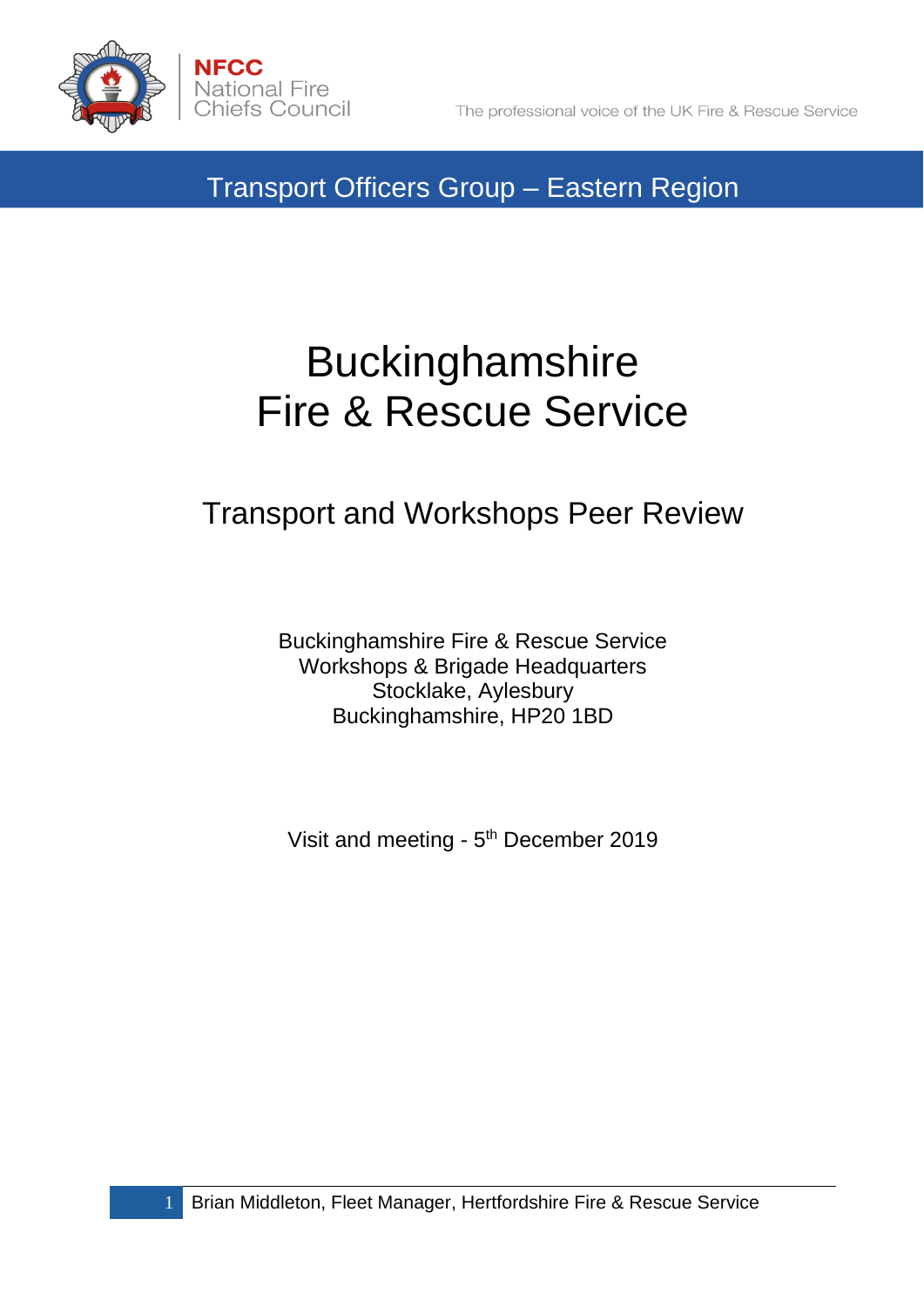

Observations and notes from a meeting held between Jez Finden and Brian Middleton on 5<sup>th</sup> December 2019 at Buckinghamshire FRS, Stocklake, Aylesbury, Buckinghamshire, HP20 1BD.

Listed below the various subjects discussed with comparisons made with other Eastern Region and National Fire Authorities where known for best practice. From the time spent reviewing it should be noted that the stand out area for concern is the ability to attract and retain quality trained technicians.

#### **Listed Details of Overview**

- Fleet information
- Workshops
- Workshop Staff Technicians
- Training
- Recruitment
- Succession Planning
- Service Schedules Planned & Reactive Maintenance
- Service Schedules 13 weekly inspections
- Workshop loading
- Mobile Response Unit Defect Response, in and out of hours
- Defect reporting
- Vehicle CCTV
- Vehicle Telematics
- Fleet Software
- Driver Licence Checking
- Oil sampling
- Tyre maintenance
- Spares supplies & stockholding
- Spare vehicles
- Transport Policies
- Managing Occupational Road Risk (MORR)
- Working Time Directive
- Transport Replacement Programmes
- Vehicle Life Policy
- Assets and Equipment Audits
- Equipment Maintenance any equipment not part of a vehicle
- Appliance & Equipment Policy Groups
- Disposals secure policy?
- Fuel bunker & card
- Grey Fleet
- Flexi Duty Officer (FDO) Fleet
- Blue Light & radio installs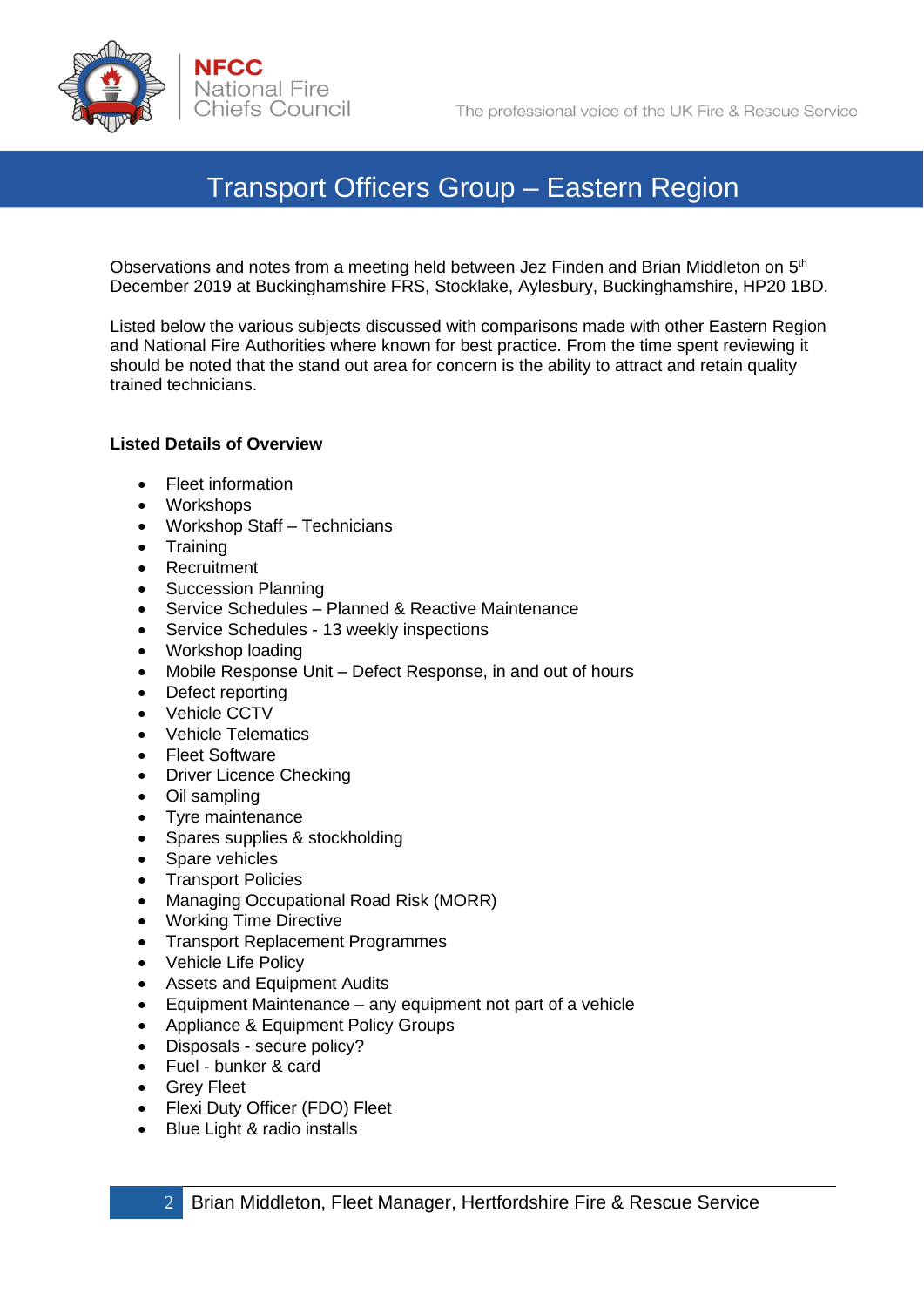

#### **1. Fleet Information**

- $\bigstar$  Fleet Manager Jez Finden
- Fleet composition 40 Red fleet (appliances/specials) & 80 white fleet (general purpose/cars)

**Observation** - Fleet size & management commensurate with Fire Authority requirements

#### **2. Workshops**

- Location Stocklake, Aylesbury, Buckinghamshire, HP20 1BD.
- $\overline{\phantom{a}+}$  No bays except MOT bay for classes 4,5 & 7 Vehicles up to 5 tonnes max
- $\ddot$  Good layout with adequate doors to access ensuring no 'blocked' vehicles
- $\downarrow$  2 sets of mobile column lifts to provide maximum flexibility
- $\overline{\phantom{a}+}$  No roller brake test- facility for LGV's two local sites used
- $\textcolor{red}{\bigstar}$  Workshop hours Mon-Thurs 08:00 to 17:00 & Fri 08:00 to 16:00
- $\ddot{\phantom{1}}$  Defects out of hours, cover by duty technician (taken in turns by all technicians to provide 24/7 cover) – standby allowance and overtime in accordance with local payments

**Observation** - Workshop layout generally good, however should have an LGV brake roller tester installed to ensure compliance with industry guidelines and best practice. IRTEC Workshop accreditation recommended

#### **3. Workshop Staff – Technicians**

- $\overline{\text{4}}$  Workshop Manager x 1
- $\overline{\phantom{a} \bullet}$  Workshop Supervisor x 1
- $\frac{4}{1}$  Workshop Technicians x 3 + TruckEast Technician x 1
- $\downarrow$  Workshop Apprentice x 1 (nearly qualified)

**Observation** - Staffing level not meeting workshop requirements with some work being sent out. **Recommendation** - review workshop loading hours to assess technician workload and staffing levels required

#### **4. Training**

- $\ddotplus$  All technicians attend appropriate training both general and manufacturer based
- $\triangleq$  All Technicians IRTEC accredited

**Observation** - Good standard of training for all technicians

#### **5. Recruitment**

- $\ddot{\bullet}$  Unable to recruit trained technician's due industry shortage and comparatively low wages for the industry
- $\ddot{+}$  Market Supplement increased from £3 to £5k in order to attract technicians and retain existing staff
- $\ddot{\phantom{1}}$  Trained technicians will be lured away for high earning opportunities and progression

**Observation - Recommendation** – review the employment package for technicians and include any supplement into annual salary and pension arrangements and stress work-life balance (not always available in other industries)

#### **6. Succession Planning**

 $\ddotplus$  Unable to plan for succession due to a quite flat staff structure and retirement dates indeterminable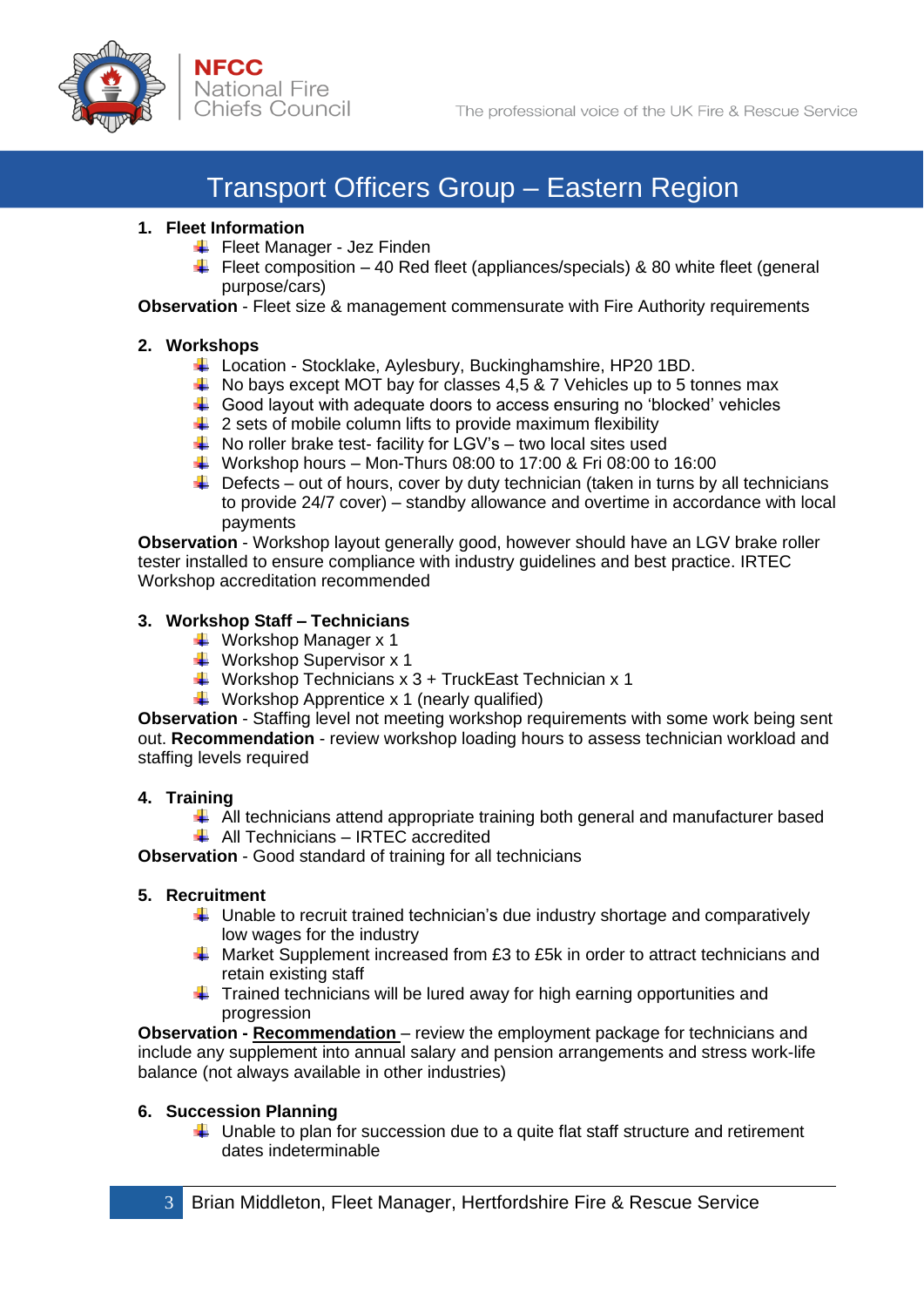

**Observation** - Consider succession planning as part of the Business Continuity Plan and add to the Risk Register to highlight potential vulnerabilities due to reliance on key personnel

#### **7. Service Schedules – Planned & Reactive Maintenance**

- $\overline{\text{+}}$  Red Fleet serviced 4 times annually (every 13 weeks) 1 annual service visit to BFRS workshops, 3 safety inspections completed on station where vehicle located using brake decelerometer for the brake check
- $\ddot$  White Fleet usually in accordance with manufacturer recommendations particularly leased vehicles through Lex Autolease contracted arrangements
- Reactive dealt with as and when in an appropriate manner note some fleets demonstrate 60% to 40% bias with defects accounting for more technician interventions.

**Observation** – Consider workshop loading planning – use previous data and industry recognised standard times – Autodata for light vehicles and Scania/Volvo standard times. Establish industry times for other equipment e.g. pumps, lockers, gantries

#### 8. **Service Schedules - 13 weekly Inspections**

- $\downarrow$  Red Fleet safety inspected at station locations 3 times annually
- $\bigstar$  Brake check using brake decelerometer
- $\ddot{\phantom{1}}$  Inspected without recourse to full underbody access, which with the amount of bodywork lockers obscuring chassis components could result in a safety item such as (Brakes/Steering/Suspension/Chassis/Wiring) being missed
- $\ddot{\phantom{1}}$  Transport industry standards now dictate all safety inspection should be undertaken in appropriate facilities using suitable equipment – this is fully endorsed by the Senior Traffic Commissioner, Freight Transport Association and NFCC Transport Officer Group
- ↓ DVSA Guide to Maintaining Roadworthiness Commercial goods and passenger carrying vehicles

#### **Facilities should include:**

- undercover accommodation for the largest vehicle in the fleet. This is required to ensure that safety checks can be conducted satisfactorily in all weathers (depending on fleet size the building may need room for more than one vehicle at a time)
- tools and equipment appropriate to the size and nature of the fleet
- an adequate under-vehicle inspection facility
- adequate lighting
- access to brake test equipment (e.g. a roller brake tester, decelerometer)
- access to headlamp test equipment
- access to emissions testing equipment
- access to steam or pressure under-vehicle washing facilities
- a safe working environment

If an operator fails to maintain vehicles in a safe and roadworthy condition with the facilities provided, the Traffic Commissioner may take regulatory action. For guidance on the DVSA approved equipment relating annual test: [www.gov.uk/become-an-mot-station/approved-testing-equipment](http://www.gov.uk/become-an-mot-station/approved-testing-equipment)

**Observation - Recommendation** – Complete all vehicle safety inspections in a workshop environment, this will not only ensure compliance with industry recommendations but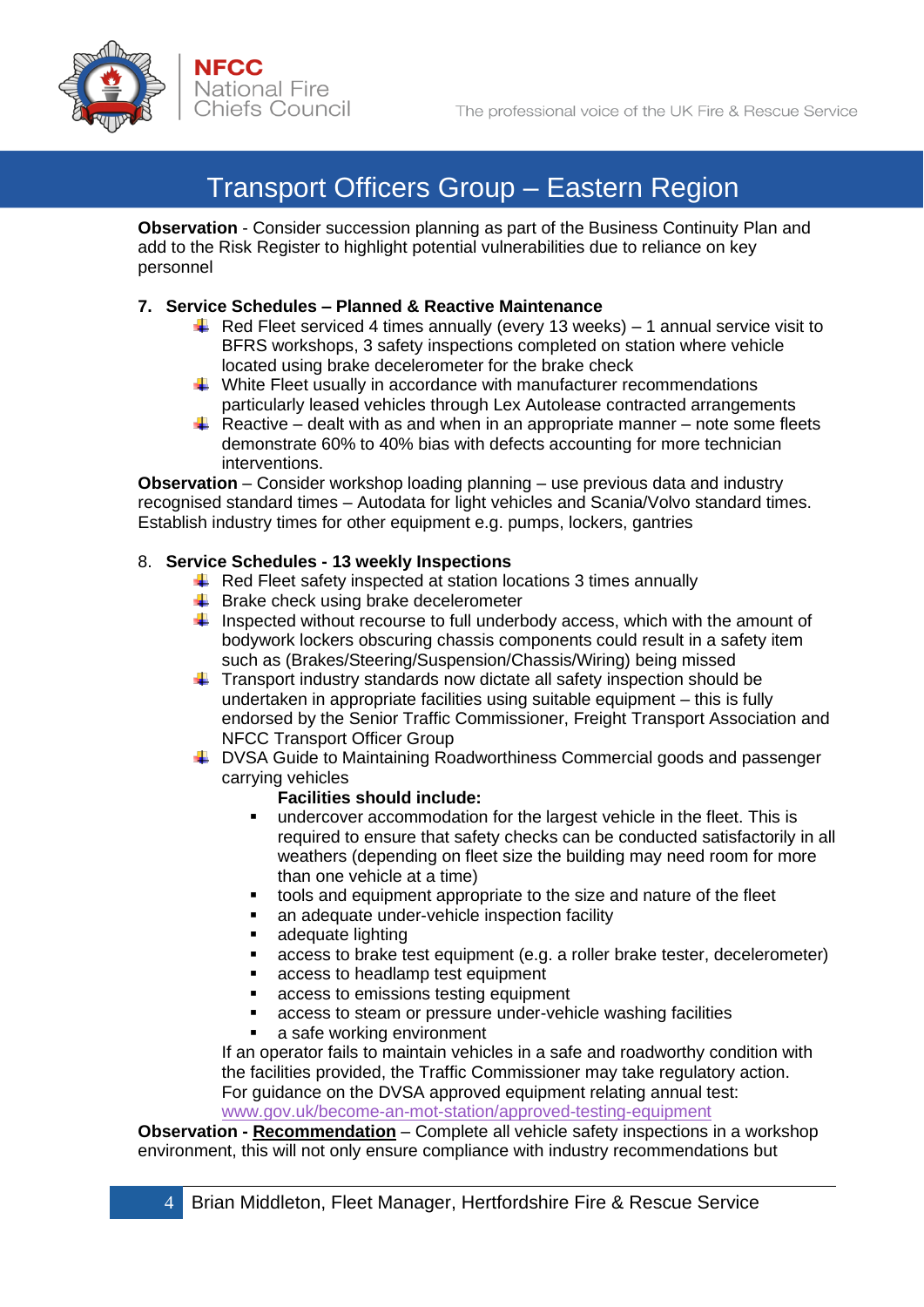

provide accurate status of any condition and very likely lead to fewer 'unexpected' component failures

#### **9. Workshop Loading**

- $\triangleq$  Annual service plan for all fleet vehicles
- $\overline{\phantom{a}^+}$  No evidence of workshop loading and planning utilisation
- $\frac{1}{2}$  Standard times not used and no incentive scheme in place
	- Example Industry service times AS Ladders:

13.5m - 8 hours 10.5m - 7 hours 7m - 5 hours Roof ladder - 0.5 hours Triple Extension - 0.5 hours

**Observation** – Review workshop loading and measure against staff and facility capacities

#### **10. Mobile Response Unit – Defect Response, in and out of hours**

 $\downarrow$  On receipt reviewed by Workshop Manager and prioritised to 1) immediate, 2) when next at station or 3) when vehicle has a scheduled maintenance intervention

**Observation** - Industry recognised good practice

#### **11. Defect reporting**

- $\ddotplus$  All vehicle defects report using web portal to Tranman, this ensures any defect reported is recorded and effectively date/time stamped
- $\ddot{\phantom{1}}$  Tranman also records all manufacturers or other recalls and any outstanding defects

**Observation** - Industry recognised good practice

#### **12. Vehicle CCTV**

- Fitted to newer (Red Fleet) appliances for the protection of the driver and crew
- $\ddot{\phantom{1}}$  Light vehicles fitted with either Thinkware F800Pro or Thinkware Q800Pro which provide an 8-hour record capability before overwritten – Transport recover footage as required in accordance with BFRS policies

**Observation –** Industry recognised good practice

#### **13. Vehicle Telematics**

Supplied by Quartix - [www.quartix.com/en-gb/](http://www.quartix.com/en-gb/)

Installed in all vehicle except appliances and cars allocated to FDO's

- $\ddot{\bullet}$  Track the live position of vehicles
- $\triangleq$  Review historical tracking data
- $\overline{\phantom{a}}$  Receive detailed driving style reports
- $\triangleq$  Check driver league table positions
- $\leftarrow$  Get alerts for unauthorised moves

Operational appliances located via mobilising system linked with Fire Control Quartix units installed in fleet vehicles by BFRS technicians

**Observation –** Industry recognised good practice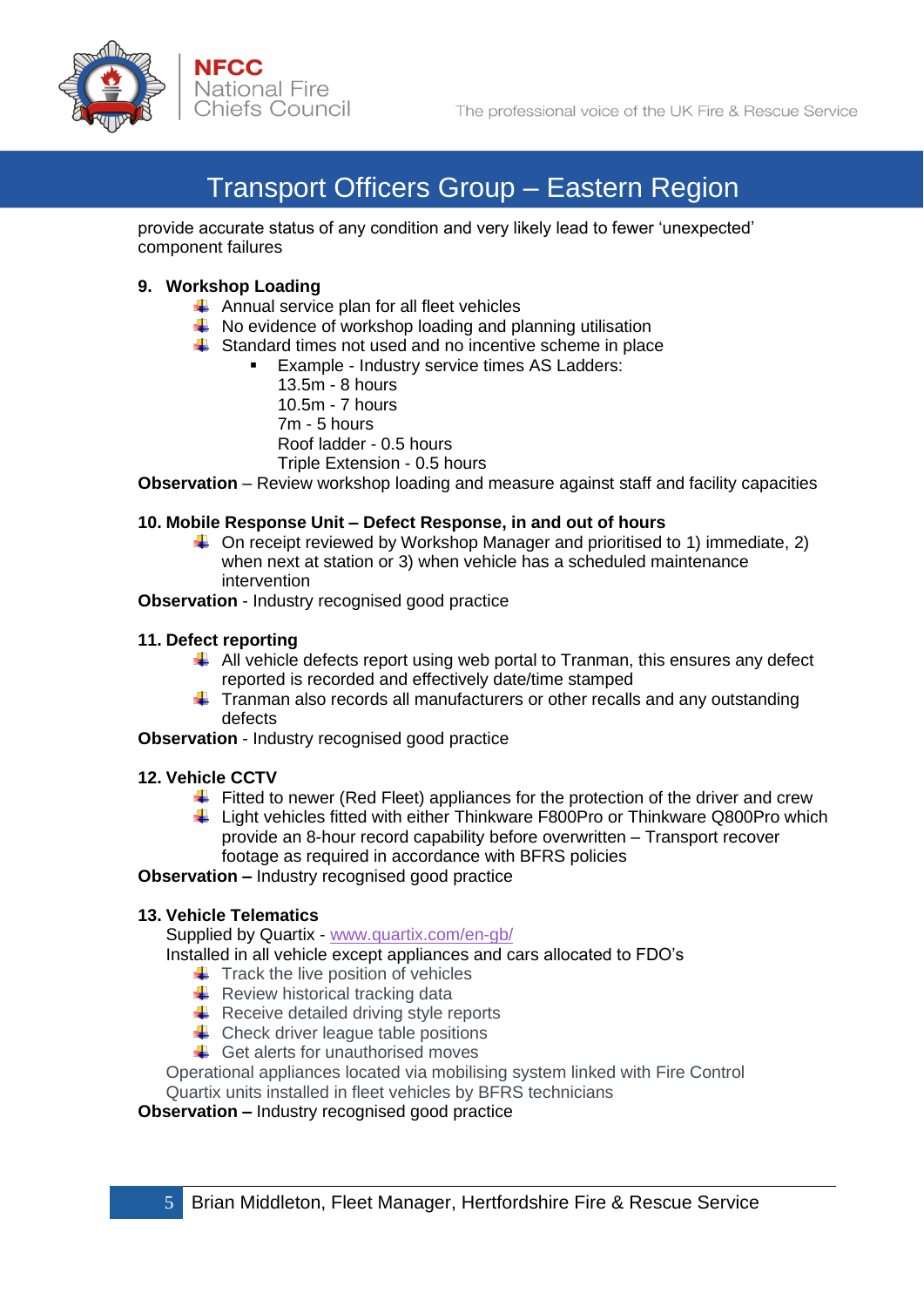

#### **14. Fleet Software**

- **Tranman release version 7.8 currently used (not the latest) note only version** Release 9 supported from June 2020. Tranman encouraging users to upgrade before then
- $\ddot{+}$  BFRS planning to move to Release 9 to enable use of touchscreen and tablets
- $\ddot{\phantom{1}}$  Tranman software user group now established by NFCC to determine user friendly changes to befit all FRS's

**Observation** - Good recognised practice using established industry leading software, which should be updated to ensure best practice and take advantage of latest technologies (often time saving)

#### **15. Driver Licence Checking**

 $\triangleq$  DAVIS - [www.edavis.co.uk/](http://www.edavis.co.uk/) used to monitor all staff including non-drivers to ensure full compliance

**Observation –** Industry recognised good practice

#### **16. Oil sampling**

 $\ddot{\phantom{1}}$  Not currently undertaken, but drain periods set at 24-month intervals without any problems

**Observation** – Consider sampling to consider extending drain periods further

#### **17. Tyre maintenance**

- Appliances fitted with either Michelin Wheely Safe or TyrePal, both provide TPMS
- $\ddot{\phantom{1}}$  Spare wheels stocked fitted with tyres, which are changed by workshop technicians as the need arises
- $\ddot{\phantom{1}}$  Tyres also supplied and fitted by Tructyre and ATS
- $\ddot{\phantom{1}}$  Tyres changed at 3-4mm to ensure best use of a cover while maintaining good tyre performance

**Observation** – Good use of own resources. Monitor tyre stock to ensure age compliance met

#### **18. Spares supplies & stockholding**

- $\downarrow$  Only service items held, which is all that is required with regular spares deliveries available from most suppliers with required components arriving timely to suit a vehicles downtime
- $\downarrow$  Impressed stock systems not used

**Observation –** Good practice, ensures minimal capital exposure, storage requirements and confusion with suppliers over impressed stock.

#### **19. Spare vehicles**

- $\ddot{+}$  3-4 spare appliances planning to stow 3 to enable easier changeover which would permit operational appliances flexibility to visit workshops for 13 weekly inspections
- $\ddot{\phantom{1}}$  Pool cars available through a booking system and used to avoid staff being required to use their own vehicles

**Observation** – Good practise, balance of fleet/demand monitored and reviewed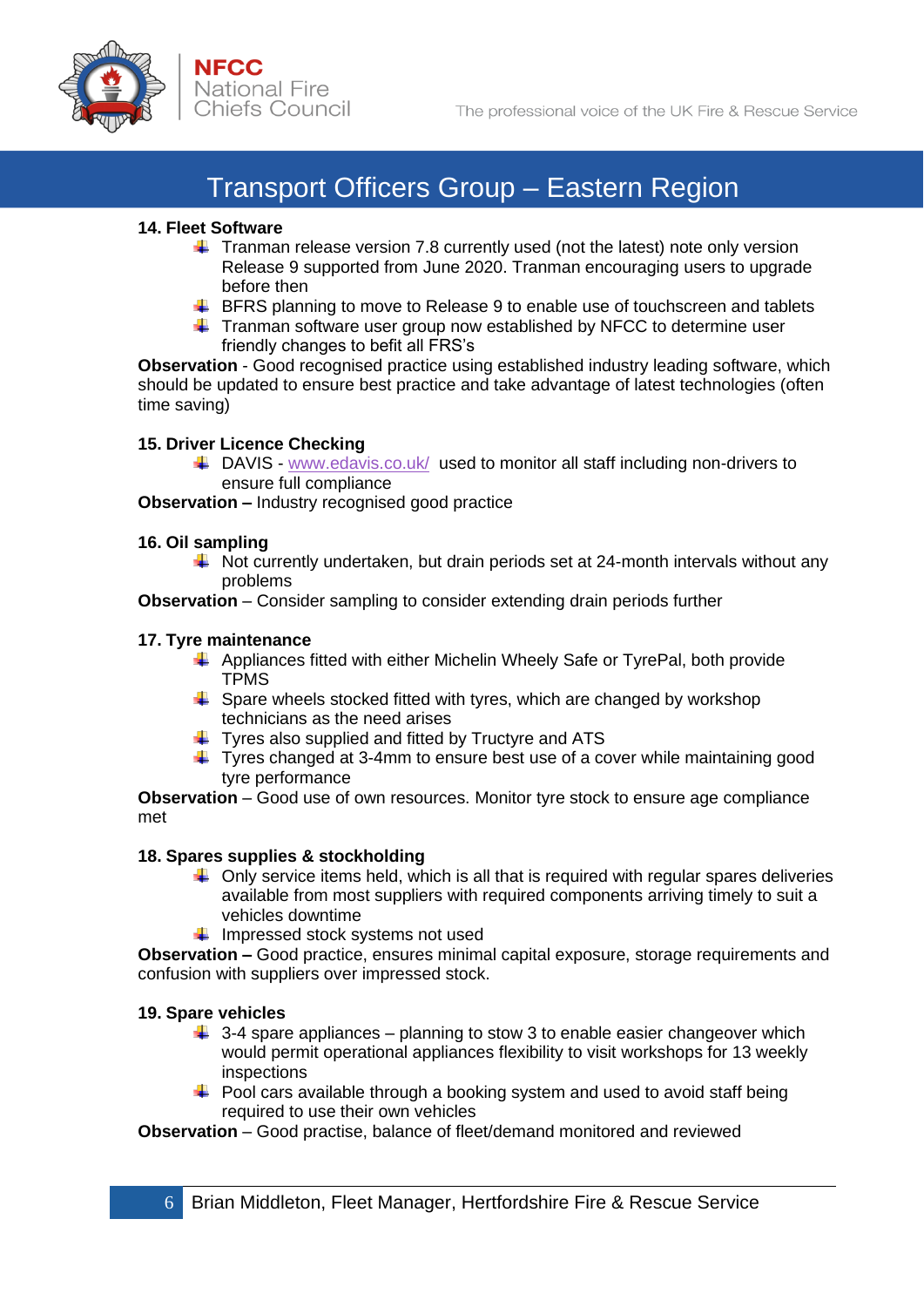

#### **20. Transport Policies**

 $\uparrow$  Comprehensive policies in place covering all aspects of transport use **Observation –** Industry recognised good practice

#### **21. Managing Occupational Road Risk (MORR)**

 $\overline{\phantom{a}^+}$  Policies in place to cover most aspects but no definitive MORR policy – see sample - Hertfordshire version

**Observation –** Consider introducing MORR policy to cover all aspects of transport usage within BFRS

#### **22. Working Time Directive**

 $\overline{\phantom{a} \overline{\phantom{a}}}$  Applied with no On-Call firefighters employed from the Transport industry **Observation** – Industry recognised good practice, not followed by all FRS's

#### **23. Transport Replacement Programmes**

- $\overline{\phantom{a}+}$  Red Fleet purchased in accordance with vehicle life policy and subject to Fleet Strategy 2018-2021 Mid Term Review
- ↓ Collaboration with Royal Berkshire FRS and Oxfordshire FRS ensuring best practice with appliance renewals
- $\div$  See example Hertfordshire 20-year vehicle replacement plan

**Observation** – Suggest preparing and maintaining 20 year rolling vehicle replacement plan to determine capital requirements and ensure no unachievable values

#### **24. Vehicle Life Policy**

- $\overline{\phantom{a}}$  Appliances: 15 to 20 years
- $\leftarrow$  Cars: 2 to 5 years to suit operational needs (leased)
- $\overline{\phantom{a}}$  Others: 3 to 4 years

**Observation** – Typical industry replacement cycles, which delays introducing later technologies and produces higher carbon levels by keeping 'dirtier' vehicles

#### **25. Assets and Equipment Audits**

- $\ddot{\phantom{1}}$  Life policy dependent upon equipment and remaining suitable and serviceable
- $\overline{\phantom{a} \bullet}$  Routine audits completed by Buckinghamshire County Council

#### **Observation –** Industry recognised good practice

#### 26. **Equipment Maintenance – any equipment not part of a vehicle**

- Ladders, LWPP, PPV and RTC equipment all maintained by BFRS technicians
- $\downarrow$  Hose not tested, apart from leakage observation by crews
- $\uparrow$  Asset management Redkite Systems using bar codes and scanners with the ability to allocate equipment to/from vehicle etc. maintain service and test records  $\overline{\text{+}}$  No interface between Tranman and Redkite Systems
- 

**Observation** – Review hose testing measures and investigate interfacing Redkite & Tranman software to provide improved reporting capabilities

#### **27. Appliance & Equipment Policy Groups**

 $\overline{\phantom{a} \bullet}$  Finance & Assets meeting attended, includes Property and estates **Observation** - Industry recognised good practice